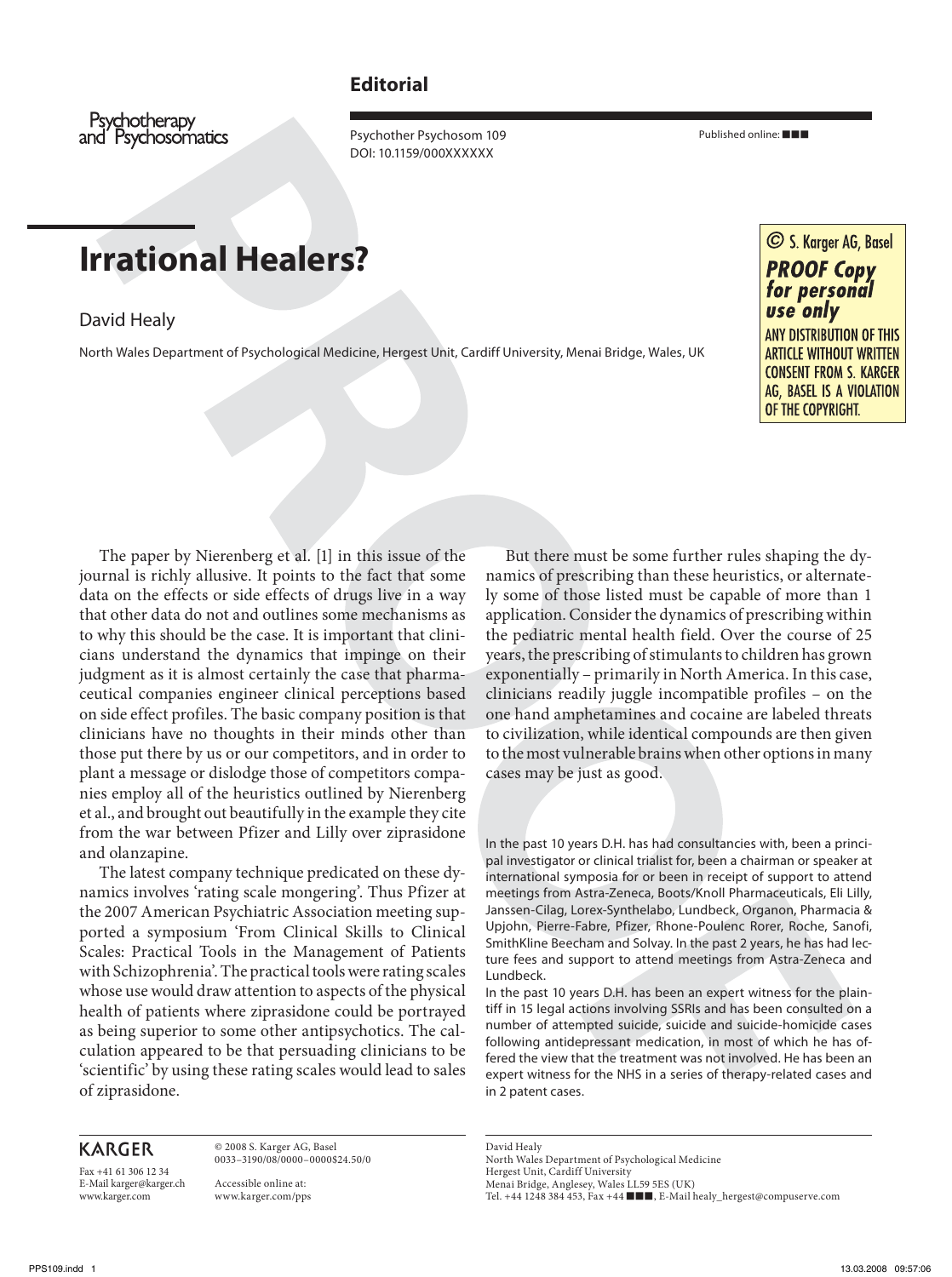Or consider the burgeoning prescription of antipsychotics to infants on the basis that they have a bipolar disorder. For fifty years, the antipsychotics were viewed as too dangerous to use outside secondary care and were largely restricted to those with chronic psychotic disorders where the trade-off between hazards and benefits justified treatment. Yet now a new generation of possibly even more problematic antipsychotics is being given to preschoolers, in North America, on the basis that they might have a disorder that most of the rest of the world does not believe happens in children [2] .

 Such willing prescription of toxic compounds for nonexistent disorders to the most vulnerable must stem from a dynamic other than the individual clinician's assessment of what the clinical trial evidence (there is no independent evidence in this domain) or their own clinical experience shows as regards hazards and benefits. In fact clinicians administering these drugs must not be registering the resulting tardive dyskinesia, marked weight gain and profound demotivation.

 Trumping the evidence of a clinician's eyes is perhaps easier than we like to think. Thus the combined data from all randomized placebo-controlled trials of antidepressants, drawing on approximately 100,000 subjects, recently published by the FDA, show 5 out of 10 subjects respond to active treatment and 4 out of 10 respond to placebo [3]. Clinicians regularly take such data to indicate that these drugs work, when the data suggest that 80% of those apparently responding to an antidepressant would have responded to placebo, and only 1 in 10 people have a specific response to active treatment.

 Far from following the evidence and prescribing antidepressants as a second line of treatment, after a period of judicious waiting combined with sensible advice about diet and lifestyle and basic problem solving on work-related or interpersonal issues, clinicians commonly prescribe 'at the drop of a hat'. Rather than telling someone who responds that they would most likely have done so even if a drug had not been prescribed, clinicians at tribute the responses to treatment. While occasional patients may smile, knowing they have never had the treatment, the many who are misled will as a consequence be at risk of the hazards of treatment without a benefit against which these may be offset.

 These antidepressant figures map precisely onto the outcomes of a Kahnemann and Tversky experiment on representativeness bias, in which experimental subjects given descriptions of a shy, retiring and bookish personality were asked to judge whether the person was a nurse or a librarian. It seems that more confident with stereotypes than with a rational analysis of the probabilities of a situation, we plump for the librarian label, even when provided with the information that the personality profile was selected from a group of 10 profiles, 8 of which were nurses and 2 librarians [4] .

 It may be that the availability of representative examples like penicillin bias clinicians toward believing drugs 'work', even though in the case of the antipsychotics and antidepressants there are more dead bodies in the active treatment arms of trials than in the placebo arms, which is quite different to what would be expected for penicillin.

 The bias to treatment efficacy may be reinforced by recency effects stemming from hearing 'experts' claim just such evidence points to treatment efficacy, and the availability of authoritative publications making such claims in high impact factor journals. In 2004, when concerns about the efficacy and safety of prescribing antidepressants to minors surfaced, en passant a comprehensive divide was revealed between the claims made in publications, namely that the drugs were safe and effective, and what the raw data actually did show when they became available [5].

 Although clinicians today travel under the banner of evidence-based medicine, if by this is meant that therapy is driven by a rational analysis of probabilities, in the absence of data it is impossible to make such an analysis. While the rhetoric is that of evidence-based medicine, clinical practice in fact conforms to a new form of eminence-based medicine. The pediatric antidepressant literature provides a good example of this new mode of practice.

 The factors that give rise to a divide of the sort that has been demonstrated for the pediatric antidepressant literature must be assumed to apply to all other areas of therapeutics also. These include ghostwritten articles that appear with the best-known names in a field on their authorship line in journals with the highest impact factors in the field.

 Another factor is company recruitment of distinguished figures to lecture to audiences of thousands on the efficacy and safety of drugs often for unlicensed indications. There is a striking contrast between these trade fair presentations and the academic symposia for an unbranded drug like lithium, which, through the 1960s to 1990s, even when organized by lithium's proponents, typically centered on information about the hazards of treatment and how to minimize these through monitoring. The marketing plans for the coverage of treatment hazards at meetings today in contrast at best include an